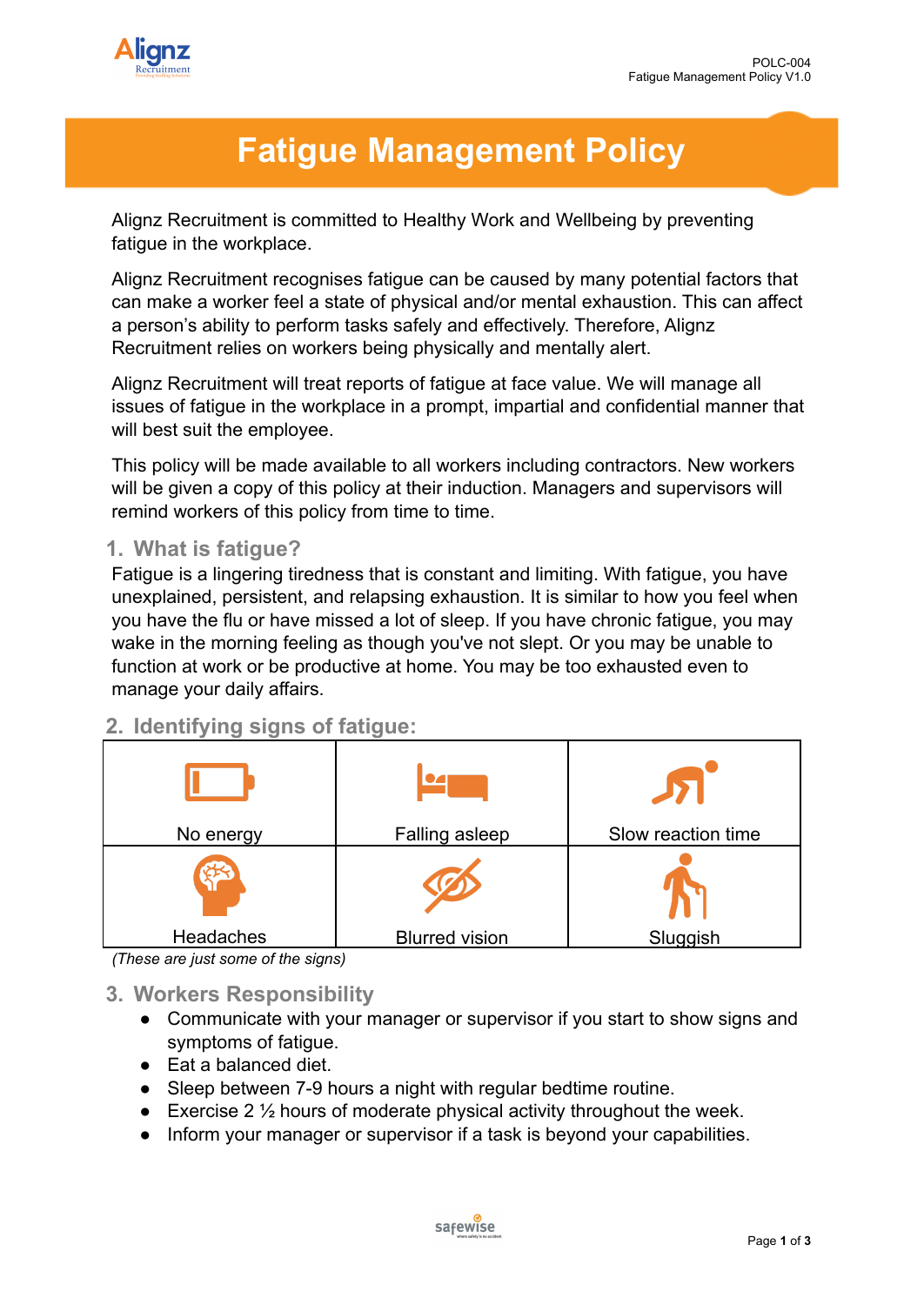

## **4. Fatigue is increased by:**



#### **5. Employer Responsibility**

- Work schedule includes allocated break times.
- Rosters are designed to allow for good sleep opportunity and recovery time between workdays.
- Avoid working in extreme temperatures.
- Limit physical and mental work demands.
- Be aware of personal circumstances that affect your workers and provide support.

#### **6. Investigation process**

When responding to reports of fatigue by an employee the following investigation will take place:

- A confidential conversation between the employee and employer(s), management or supervisor will take place.
- The aim is to identify whether the cause of fatigue is due to work readiness, if so, corrective actions will be made to reduce or eliminate fatigue.
- An initial assessment may be made and will determine whether the employee is safe to be at work and carry our work responsibilities.
- If an employee reports fatigue or takes regular sick days for fatigue this will be noted and documented.

#### **7. Employee obligations**

- If the employee takes a period of more than 3 consecutive sick days, the employer can ask the employee to provide a medical certificate.
- The employer may ask an employee who says they have workplace fatigue to see a doctor to be properly diagnosed and confirm the reason for their fatigue, however the employee is under no legal obligation.
- The employee has a duty to report any workplace threat to their health and safety, this may include fatigue.
- If fatigue has been initiated by stress, please refer to the stress policy for guidance.

| Officer Name:   Meta Tyrell      | <b>Officer</b><br>Signature: |  |
|----------------------------------|------------------------------|--|
| <b>Officer Name:</b> Lesa Tyrell | <b>Officer</b><br>Signature: |  |